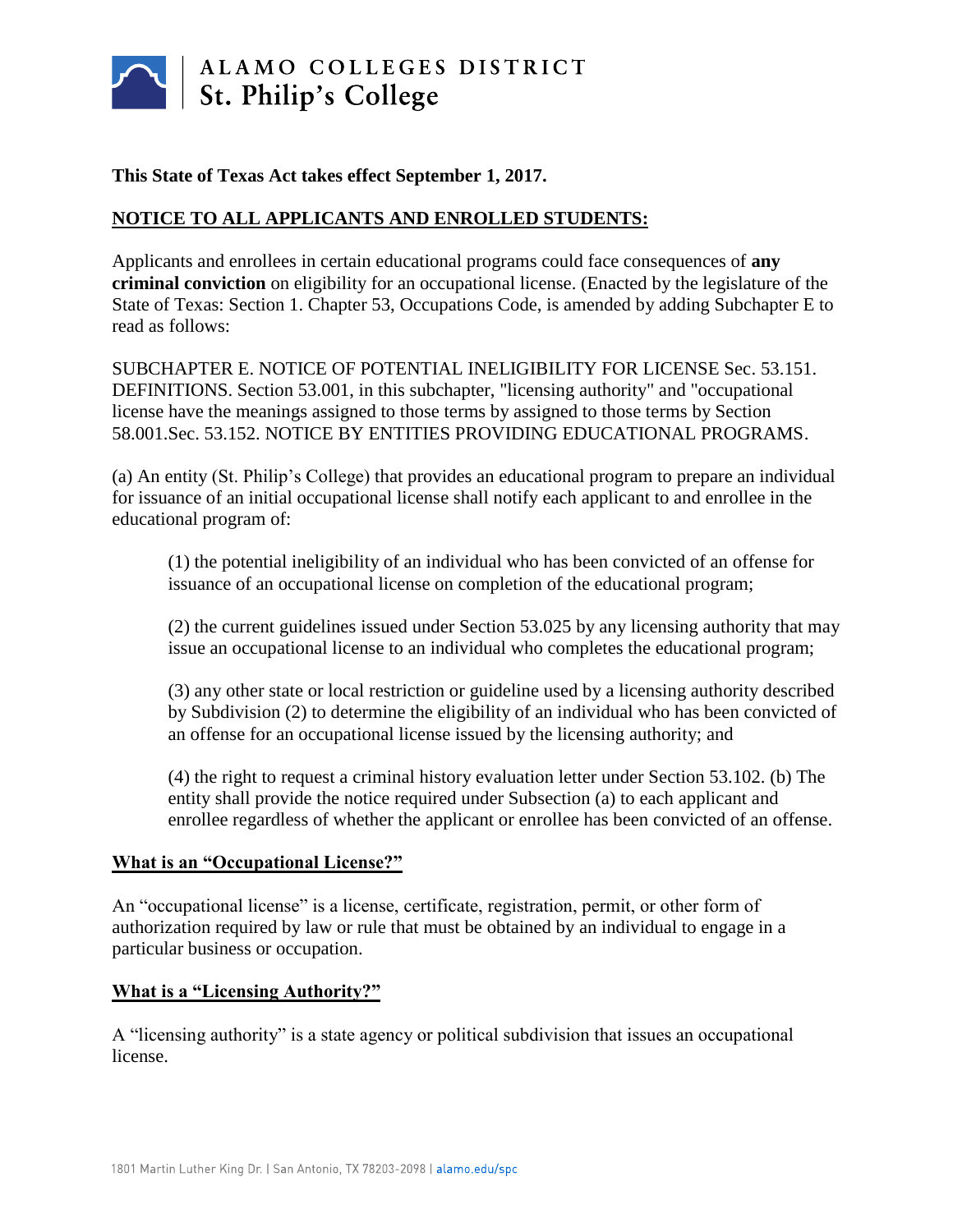

## **Your student rights:**

All applicants and enrolled students have the right to request a criminal history evaluation, per Texas Occupations Code, Sec. 53.102.

An individual may request a licensing authority to issue a criminal history evaluation letter regarding the person's eligibility for a license issued by that authority if the person:

- (1) is enrolled or planning to enroll in an educational program that prepares a person for an initial license or is planning to take an examination for an initial license; and
- (2) has reason to believe that the person is ineligible for the license due to a conviction or deferred adjudication for a felony or misdemeanor offense.

The request from the licensing authority will state the basis for the person's potential ineligibility.

For Early Childhood and Family Studies, the program is not licensed or certified, but there are guidelines regulated by Texas Health and Human Services for Child Care Licensing. [https://hhs.texas.gov/doing-business-hhs/provider-portals/protective-services-providers/child](https://hhs.texas.gov/doing-business-hhs/provider-portals/protective-services-providers/child-care-licensing)[care-licensing](https://hhs.texas.gov/doing-business-hhs/provider-portals/protective-services-providers/child-care-licensing)

# **Sec. 53.153. REFUND AND ORDERED PAYMENTS.**

A licensing authority that determines that an entity regulated by the licensing authority has failed to provide the notice required by Section 53.152 to an individual entitled to receive the notice and that the individual's application for an occupational license for which the entity's educational program prepares the individual was denied because the individual has been convicted of an offense shall order the entity to:

(1) refund the amount of any tuition paid by the

(2) pay to the individual an amount equal to the total of the following, as applicable:

(A) the amount of any application fees paid by the individual to the licensing authority; and

(B) the amount of any examination fees paid by the individual to the licensing authority or an examination provider approved by the licensing authority.

SECTION 2. Section 53.152, Occupations Code, as added by this Act, applies only with respect to: